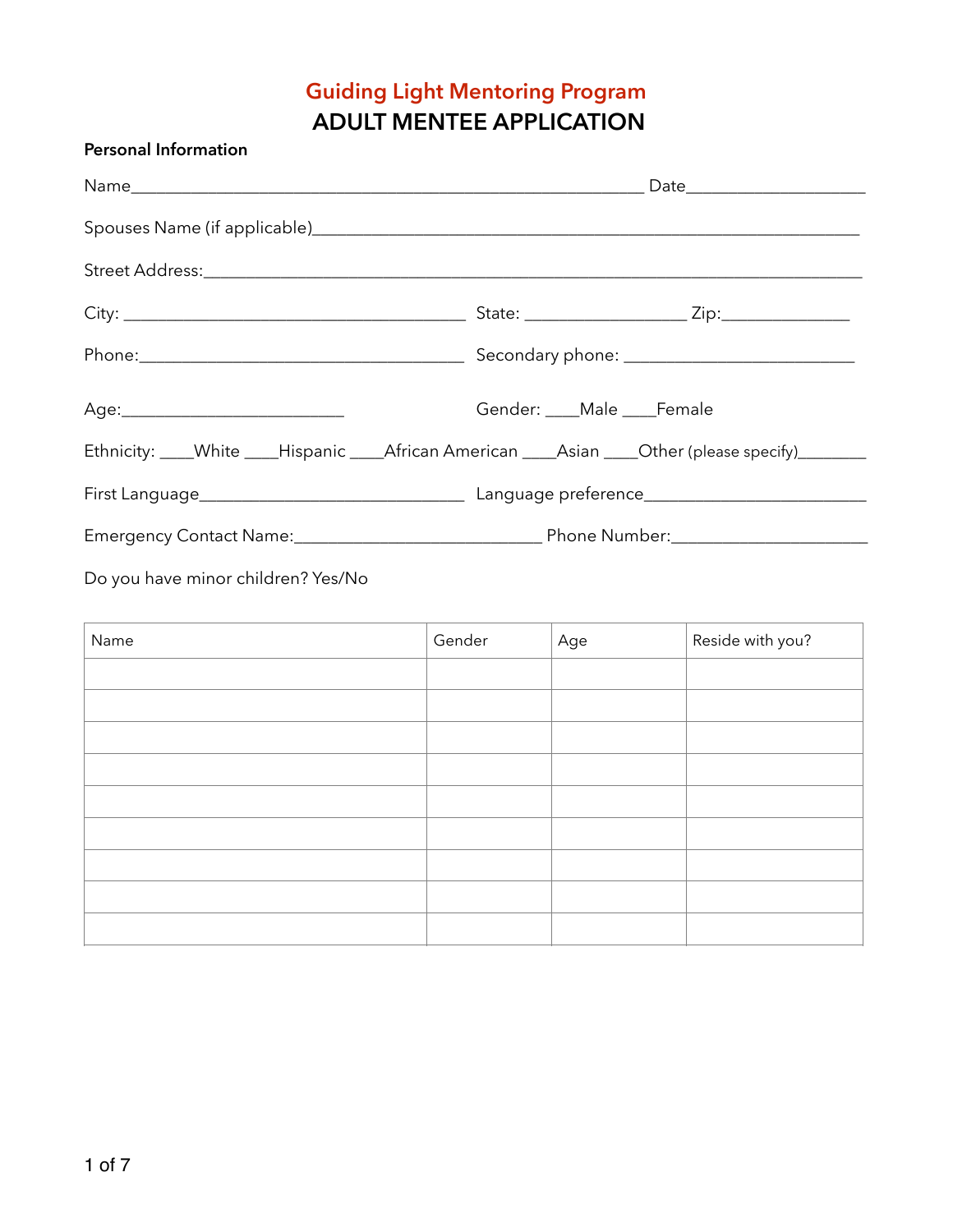### **Application Questions**

Please answer all of the following questions as completely as possible. If more space is needed, use an extra sheet of paper. The answers to these questions will aid us in the matching process.

\_\_\_\_\_\_\_\_\_\_\_\_\_\_\_\_\_\_\_\_\_\_\_\_\_\_\_\_\_\_\_\_\_\_\_\_\_\_\_\_\_\_\_\_\_\_\_\_\_\_\_\_\_\_\_\_\_\_\_\_\_\_\_\_\_\_\_\_\_\_\_\_\_\_\_\_\_\_\_\_\_\_\_\_\_\_\_\_\_\_\_ \_\_\_\_\_\_\_\_\_\_\_\_\_\_\_\_\_\_\_\_\_\_\_\_\_\_\_\_\_\_\_\_\_\_\_\_\_\_\_\_\_\_\_\_\_\_\_\_\_\_\_\_\_\_\_\_\_\_\_\_\_\_\_\_\_\_\_\_\_\_\_\_\_\_\_\_\_\_\_\_\_\_\_\_\_\_\_\_\_\_\_ \_\_\_\_\_\_\_\_\_\_\_\_\_\_\_\_\_\_\_\_\_\_\_\_\_\_\_\_\_\_\_\_\_\_\_\_\_\_\_\_\_\_\_\_\_\_\_\_\_\_\_\_\_\_\_\_\_\_\_\_\_\_\_\_\_\_\_\_\_\_\_\_\_\_\_\_\_\_\_\_\_\_\_\_\_\_\_\_\_\_\_

1. Why would you like to participate in a mentoring program?

2. Briefly describe your expectations of the mentoring program?

3. Are you willing/able to meet with a mentor a minimum of four hours per month and have contact at least once a week for a minimum of one year? \_\_\_\_Yes \_\_\_\_ No

\_\_\_\_\_\_\_\_\_\_\_\_\_\_\_\_\_\_\_\_\_\_\_\_\_\_\_\_\_\_\_\_\_\_\_\_\_\_\_\_\_\_\_\_\_\_\_\_\_\_\_\_\_\_\_\_\_\_\_\_\_\_\_\_\_\_\_\_\_\_\_\_\_\_\_\_\_\_\_\_\_\_\_\_\_\_\_\_\_\_\_

\_\_\_\_\_\_\_\_\_\_\_\_\_\_\_\_\_\_\_\_\_\_\_\_\_\_\_\_\_\_\_\_\_\_\_\_\_\_\_\_\_\_\_\_\_\_\_\_\_\_\_\_\_\_\_\_\_\_\_\_\_\_\_\_\_\_\_\_\_\_\_\_\_\_\_\_\_\_\_\_\_\_\_\_\_\_\_\_\_\_\_ \_\_\_\_\_\_\_\_\_\_\_\_\_\_\_\_\_\_\_\_\_\_\_\_\_\_\_\_\_\_\_\_\_\_\_\_\_\_\_\_\_\_\_\_\_\_\_\_\_\_\_\_\_\_\_\_\_\_\_\_\_\_\_\_\_\_\_\_\_\_\_\_\_\_\_\_\_\_\_\_\_\_\_\_\_\_\_\_\_\_\_

Please explain any particular scheduling issues that you may have.

4. Can you provide any background information that may be helpful in matching you with an appropriate mentor? (Anything that we should be aware of that could be considered a trigger or make you completely uncomfortable, or anything that could make working with a certain type of mentor difficult.)

\_\_\_\_\_\_\_\_\_\_\_\_\_\_\_\_\_\_\_\_\_\_\_\_\_\_\_\_\_\_\_\_\_\_\_\_\_\_\_\_\_\_\_\_\_\_\_\_\_\_\_\_\_\_\_\_\_\_\_\_\_\_\_\_\_\_\_\_\_\_\_\_\_\_\_\_\_\_\_\_\_\_\_\_\_\_\_\_\_\_\_ \_\_\_\_\_\_\_\_\_\_\_\_\_\_\_\_\_\_\_\_\_\_\_\_\_\_\_\_\_\_\_\_\_\_\_\_\_\_\_\_\_\_\_\_\_\_\_\_\_\_\_\_\_\_\_\_\_\_\_\_\_\_\_\_\_\_\_\_\_\_\_\_\_\_\_\_\_\_\_\_\_\_\_\_\_\_\_\_\_\_\_

\_\_\_\_\_\_\_\_\_\_\_\_\_\_\_\_\_\_\_\_\_\_\_\_\_\_\_\_\_\_\_\_\_\_\_\_\_\_\_\_\_\_\_\_\_\_\_\_\_\_\_\_\_\_\_\_\_\_\_\_\_\_\_\_\_\_\_\_\_\_\_\_\_\_\_\_\_\_\_\_\_\_\_\_\_\_\_\_\_\_\_ \_\_\_\_\_\_\_\_\_\_\_\_\_\_\_\_\_\_\_\_\_\_\_\_\_\_\_\_\_\_\_\_\_\_\_\_\_\_\_\_\_\_\_\_\_\_\_\_\_\_\_\_\_\_\_\_\_\_\_\_\_\_\_\_\_\_\_\_\_\_\_\_\_\_\_\_\_\_\_\_\_\_\_\_\_\_\_\_\_\_\_

5. Do you have any religious preferences you would like for us to take into consideration?

#### **Medical History (IF you have this information and wish to share, if not it is not a problem)**

Do you have any serious medical conditions that affect your daily life? \_\_\_\_Yes \_\_\_\_\_No

Are you receiving treatment for any medical conditions? \_\_\_\_Yes \_\_\_\_No

Are you currently taking any type of medications? \_\_\_\_Yes \_\_\_\_No If yes, please explain\_\_\_\_\_\_\_\_\_\_\_\_\_\_\_\_\_\_\_\_\_\_\_\_\_\_\_\_\_\_\_\_\_\_\_\_\_\_\_\_\_\_\_\_\_\_\_\_\_\_\_\_\_\_\_\_\_\_\_\_\_\_\_\_\_\_\_\_\_\_\_\_

Do you have any known allergies? If yes, please explain\_\_\_\_\_\_\_\_\_\_\_\_\_\_\_\_\_\_\_\_\_\_\_\_\_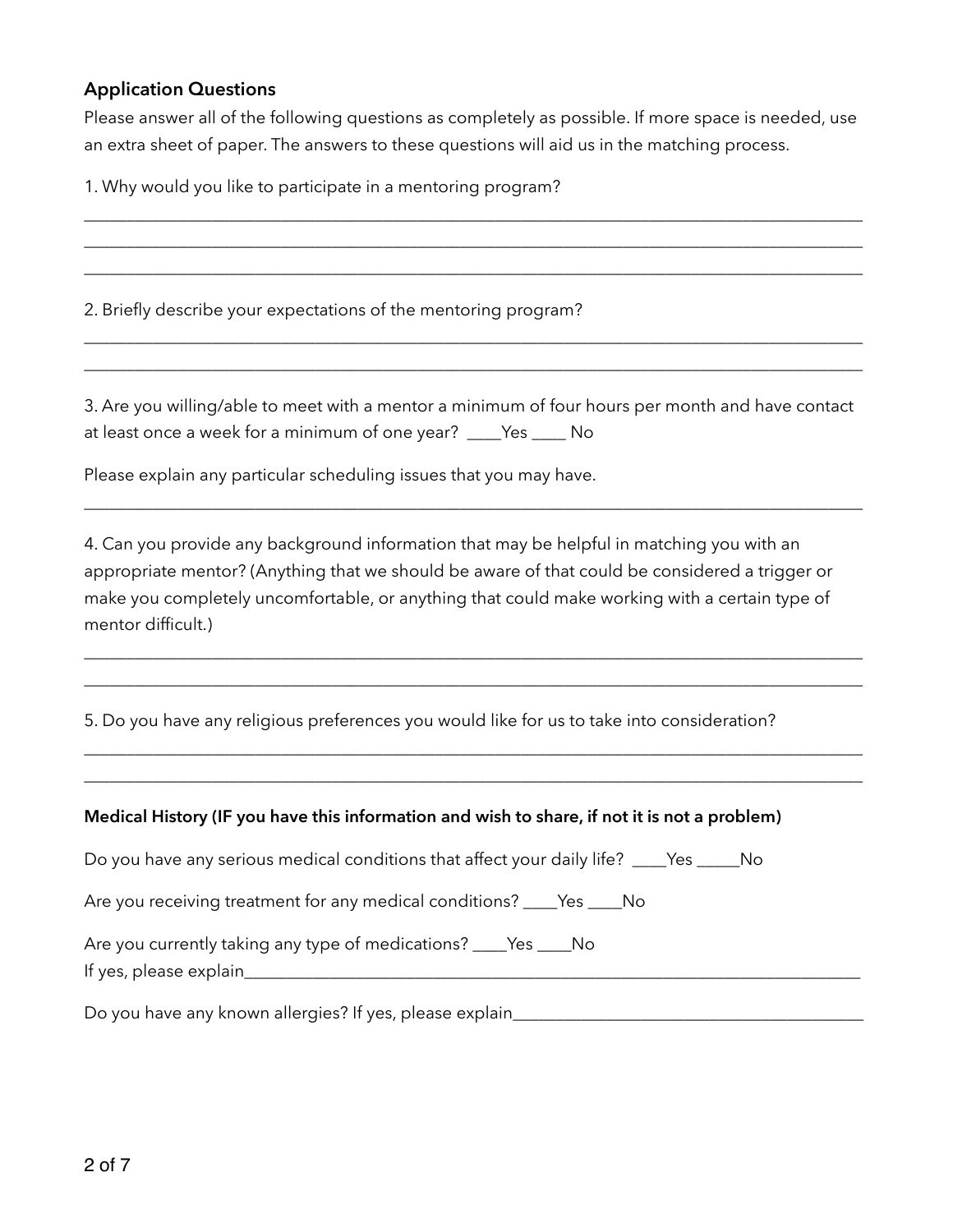### *Please read this carefully before signing:*

We appreciate your interest in becoming a mentee. This application is intended as a means of informing and gaining your consent to participate in the mentoring program.

After receiving this completed application from you, we will evaluate the information and send you a letter letting you know if you have been accepted into the mentoring program. Much of the information that you supply in this application packet will be used to match your with an appropriate mentor. Therefore, the mentoring staff may, at times, need to access and share this information with prospective mentors and other parties when it is in the best interest of the match. However, we do not reveal names until there is an initial interest from the mentee, and mentor based upon anonymous information provided about each other.

#### **Please initial the following**

\_\_\_\_ I give my informed consent that I am willing to participate in the Guiding Light Mentoring Program and its related activities.

\_\_\_\_I agree to follow all of the mentoring program guidelines that I have received a copy of and understand that any violation on my part may result in suspension and/or termination of the mentoring relationship.

\_\_\_\_I hereby acknowledge that I could be transported by my mentor while participating in the mentorship program, and that such transportation is voluntary and at my own risk.

\_\_\_\_ I release the Guiding Light Mentoring Program of all liability of injury, death, or damages to me, my family, estate, heirs, or assigns that may result from his/her participation in the program, including but not limited to transportation, and hold harmless any mentor, program staff, or other representatives, both collectively and individually, of any injury, physical or emotional, other than where gross negligence has been determined.

I understand that I must return all of the following completed items along with this application, and that any incomplete information will result in the delay of this application being processed:

- Signed application
- Mentee Guidelines/Instructions Form
- Contact and Information Release Form (mentee/mentor)
- Contact and Information Release Form (outside persons)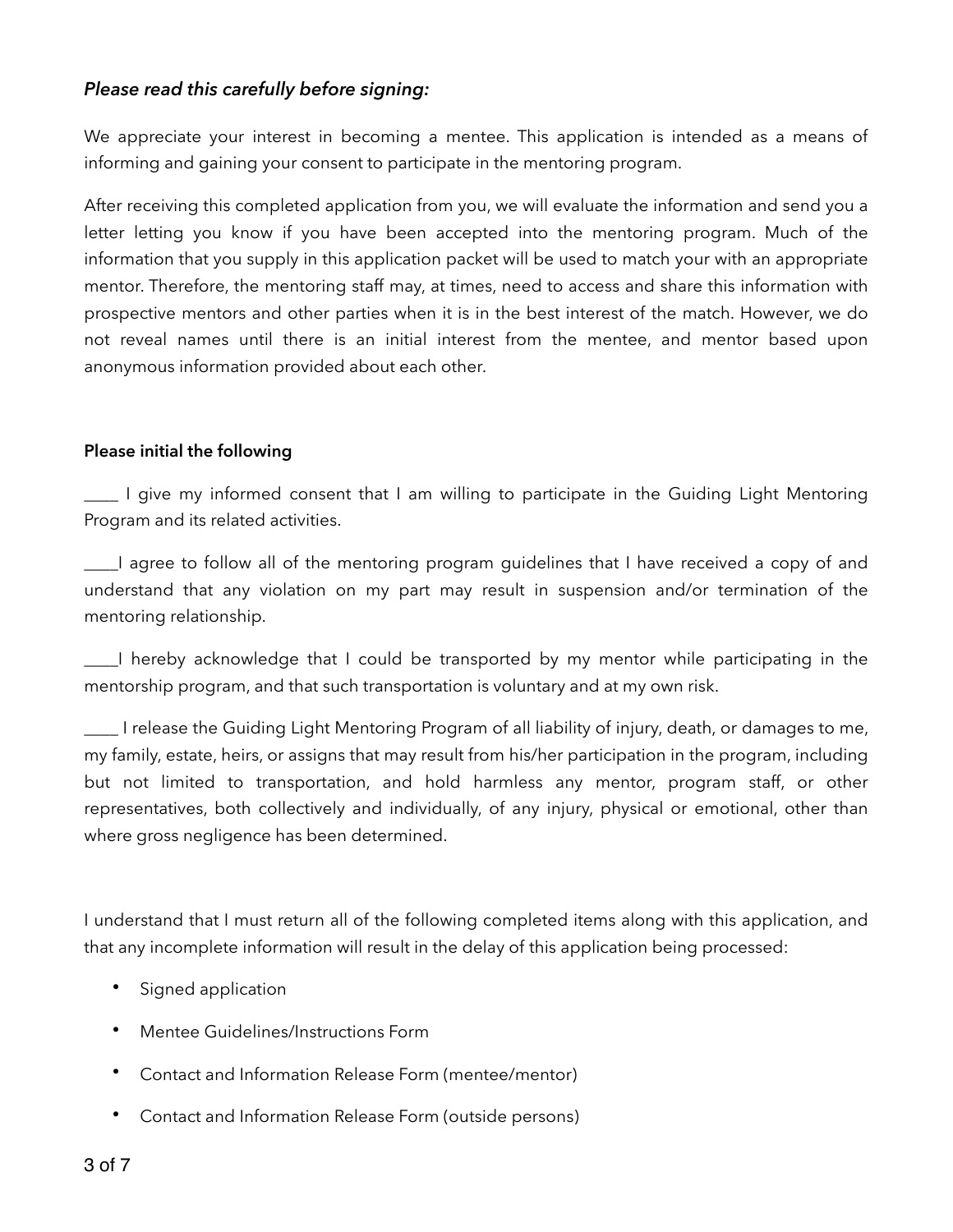By signing below, I attest to the truthfulness of all information listed on this application and agree to all of the above terms and conditions.

\_\_\_\_\_\_\_\_\_\_\_\_\_\_\_\_\_\_\_\_\_\_\_\_\_\_\_\_\_\_\_\_\_\_\_\_\_\_\_\_\_\_\_\_\_\_\_\_\_\_\_\_\_\_ \_\_\_\_\_\_\_\_\_\_\_\_\_\_\_\_\_\_\_\_

Signature Date Date

Please return or mail this application and all items listed above to

## **Guiding Light Mentoring Program**  A Children's Lantern project Attn: Cathy Davis 320 Jackson Ave. Defiance, OH 43512 419.913.2473 ext 5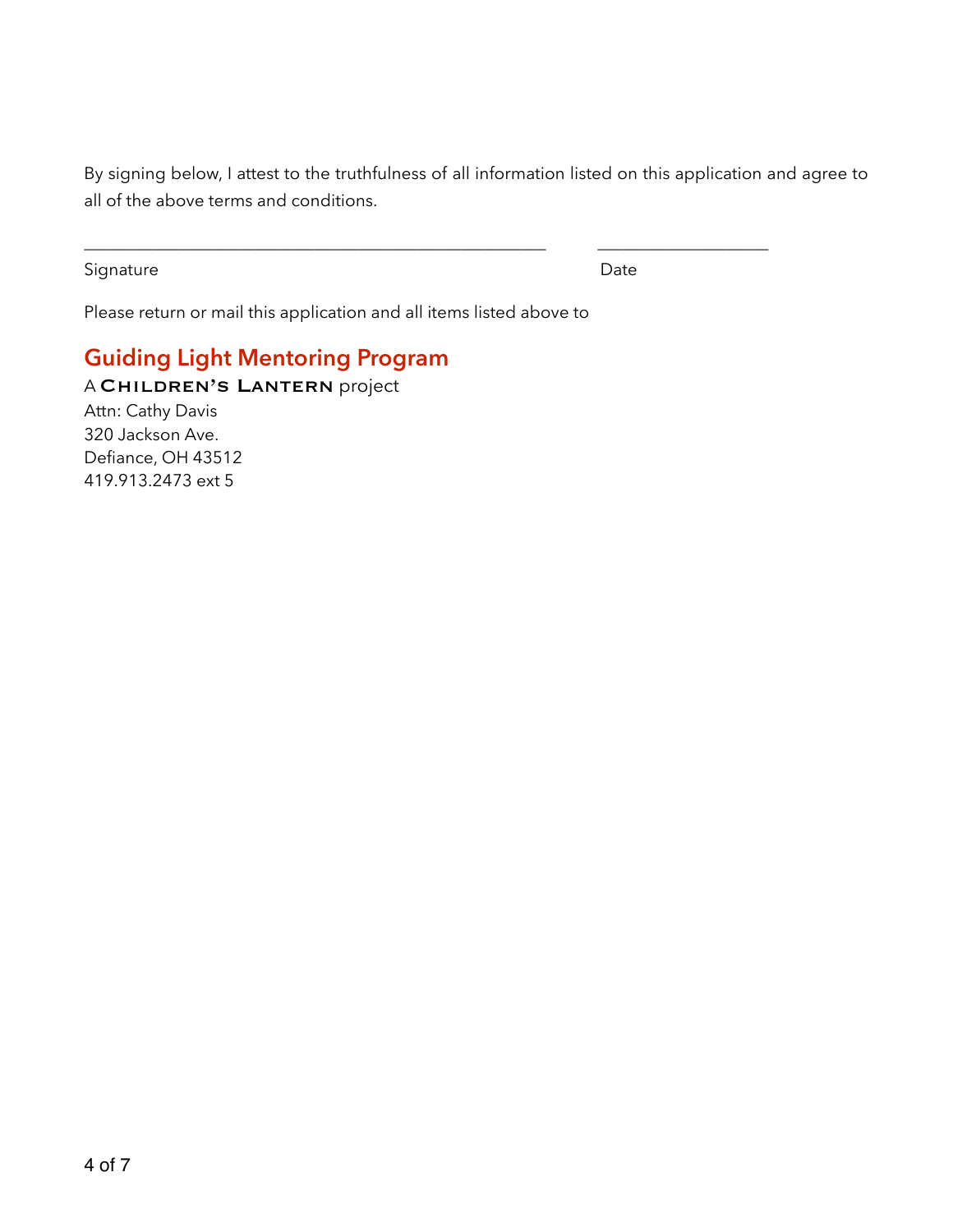## **Contact and Information Release**

(with potential mentee and mentor)

Name\_\_\_\_\_\_\_\_\_\_\_\_\_\_\_\_\_\_\_\_\_\_\_\_\_\_\_\_\_\_\_\_\_\_\_\_\_\_\_\_\_\_\_\_ Date\_\_\_\_\_\_\_\_\_\_\_\_\_\_\_\_\_\_\_\_\_

I hereby grant permission for the Guiding Light Mentoring Program to make contact with me and conduct a personal interview for the purpose of applying to be a mentee.

Further, I understand that my basic information will be anonymously (without names) shared with a prospective mentor(s) to aid in determining a suitable match. Once a mentor/mentee match is determined, my identity and other relevant information will be shared with the mentor. After I have been matched with a mentor, I understand that it is my decision how much of my story I will share.

| Your Signature | Date                                                                                                                                                                                                                                |  |                |  |
|----------------|-------------------------------------------------------------------------------------------------------------------------------------------------------------------------------------------------------------------------------------|--|----------------|--|
|                |                                                                                                                                                                                                                                     |  |                |  |
|                |                                                                                                                                                                                                                                     |  | Zip:__________ |  |
|                | <b>Cell Phone:</b> The Communication of the Communication of the Communication of the Communication of the Communication of the Communication of the Communication of the Communication of the Communication of the Communication o |  |                |  |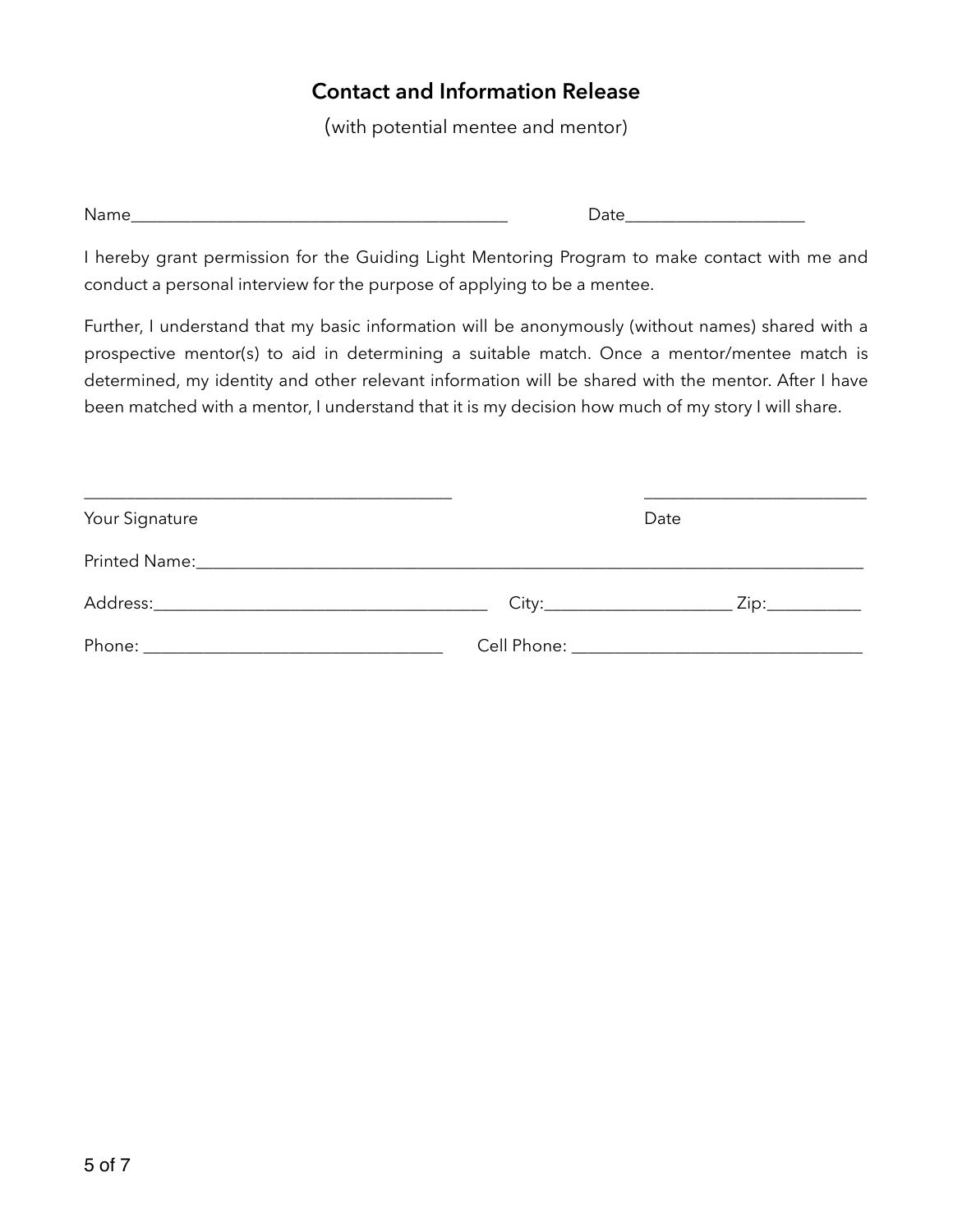## **Contact and Information Release**

(for outside persons)

I \_\_\_\_\_\_\_\_\_\_\_\_\_\_\_\_\_\_\_\_\_\_\_\_\_\_\_\_\_\_\_\_\_ give consent for Children's Lantern to share general information with the following list of people and or agencies in order to protect my safety, give references and share my participation in the Housing Program Program.

| Person/Agency            | Date Signed |
|--------------------------|-------------|
|                          |             |
|                          |             |
|                          |             |
|                          |             |
|                          |             |
|                          |             |
|                          |             |
|                          |             |
|                          |             |
|                          |             |
| Participant Signature    | Date        |
| Participant Printed Name | Date        |